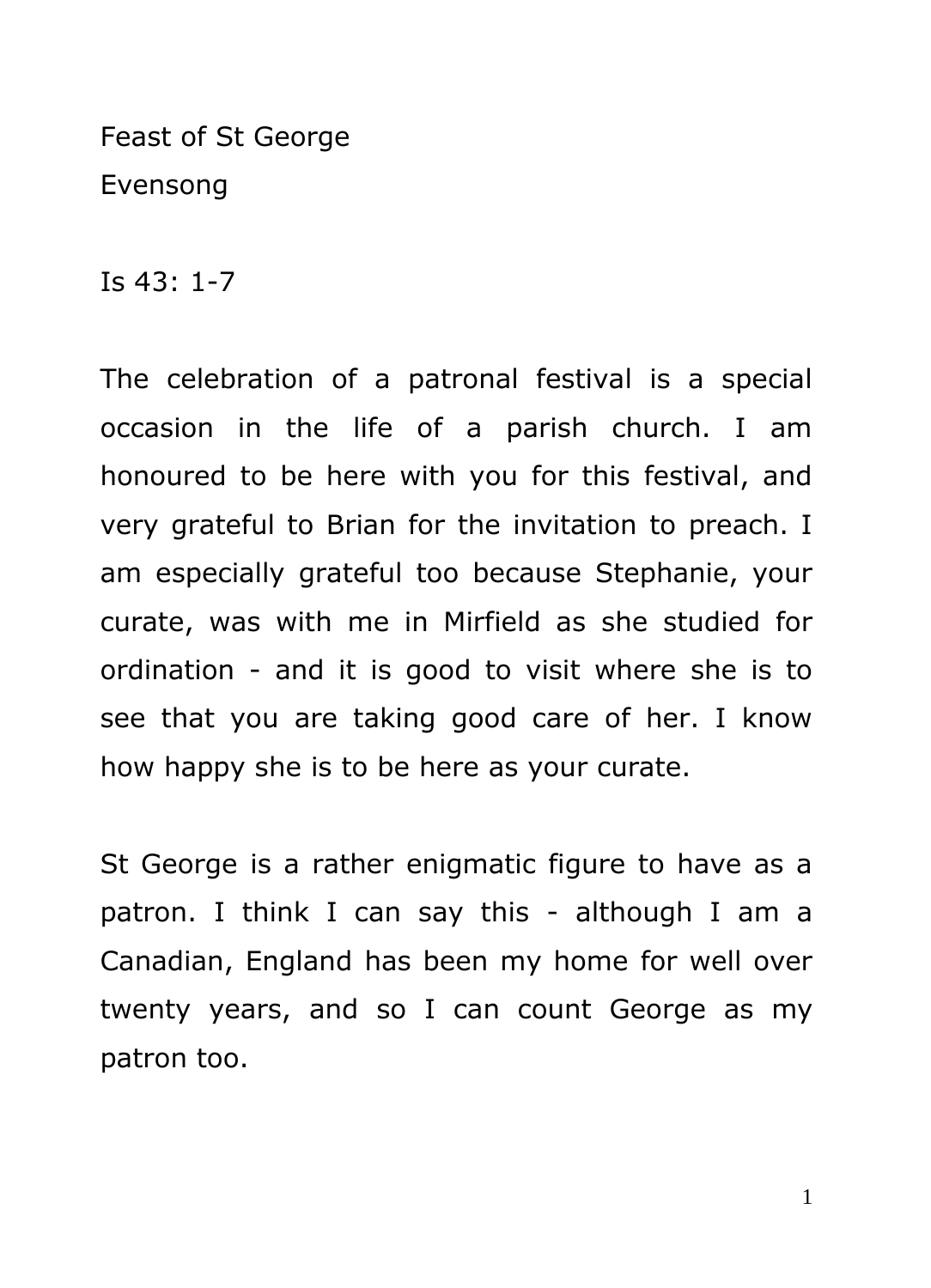I say enigmatic, because we know almost nothing about George. He lived and died a martyr in the 4th century. He lived and died in a world in which it was not politically acceptable to be a Christian. Being a Christian was a very risky business. He died for his faith. And following his death, some eight hundred years later, a legend grew up around him that he had slayed a dragon.

This brings me to dragons. Why should this legend be attributed to George? And what could be so enduring about this legend that George went on to become, and has remained, patron of England and of this parish church.

Dragons are not all created equal. Some of you may be familiar with the children's song *Puff the Magic Dragon*. When I was a child I had a record of this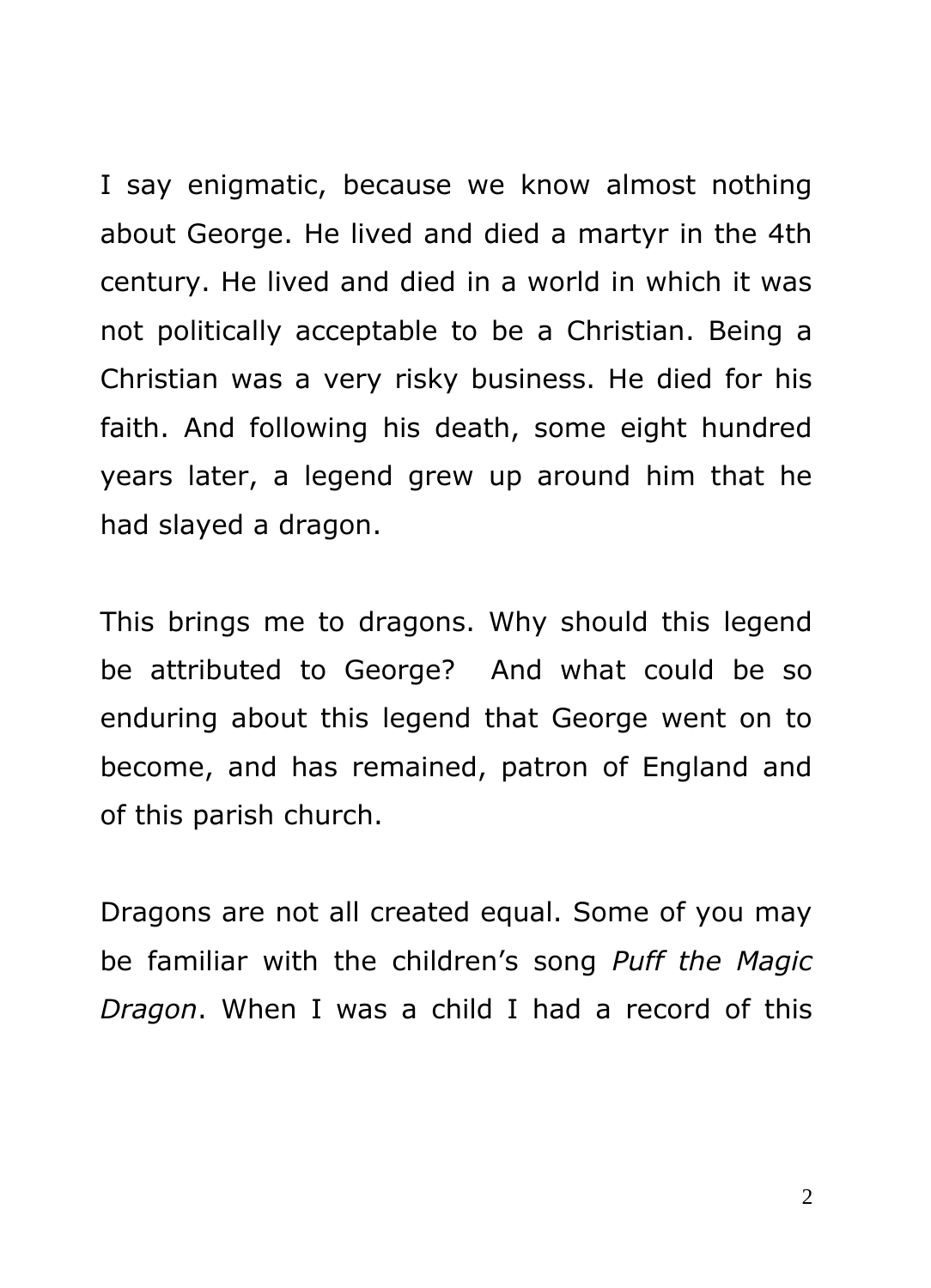song, and although I loved it, it also made me feel very sad for the dragon.

Puff was a friendly dragon and a little boy, Jackie Paper, was his best friend. But, as the song tells us 'dragons live forever but not so little boys', and one day Jackie grew up, grew out of his friendship with Puff, and Puff, we are told, retreats sadly into his cave as he realises his friend is not coming any more to play.

Dragons live forever - dragons are symbols of eternity, of eternal life. In Puff's case, a symbol of eternal friendship. Yet, in the case of the dragon slain by George the dragon is symbol of eternal destruction, eternal death. In slaying the dragon George has put to death death itself. George has overcome death.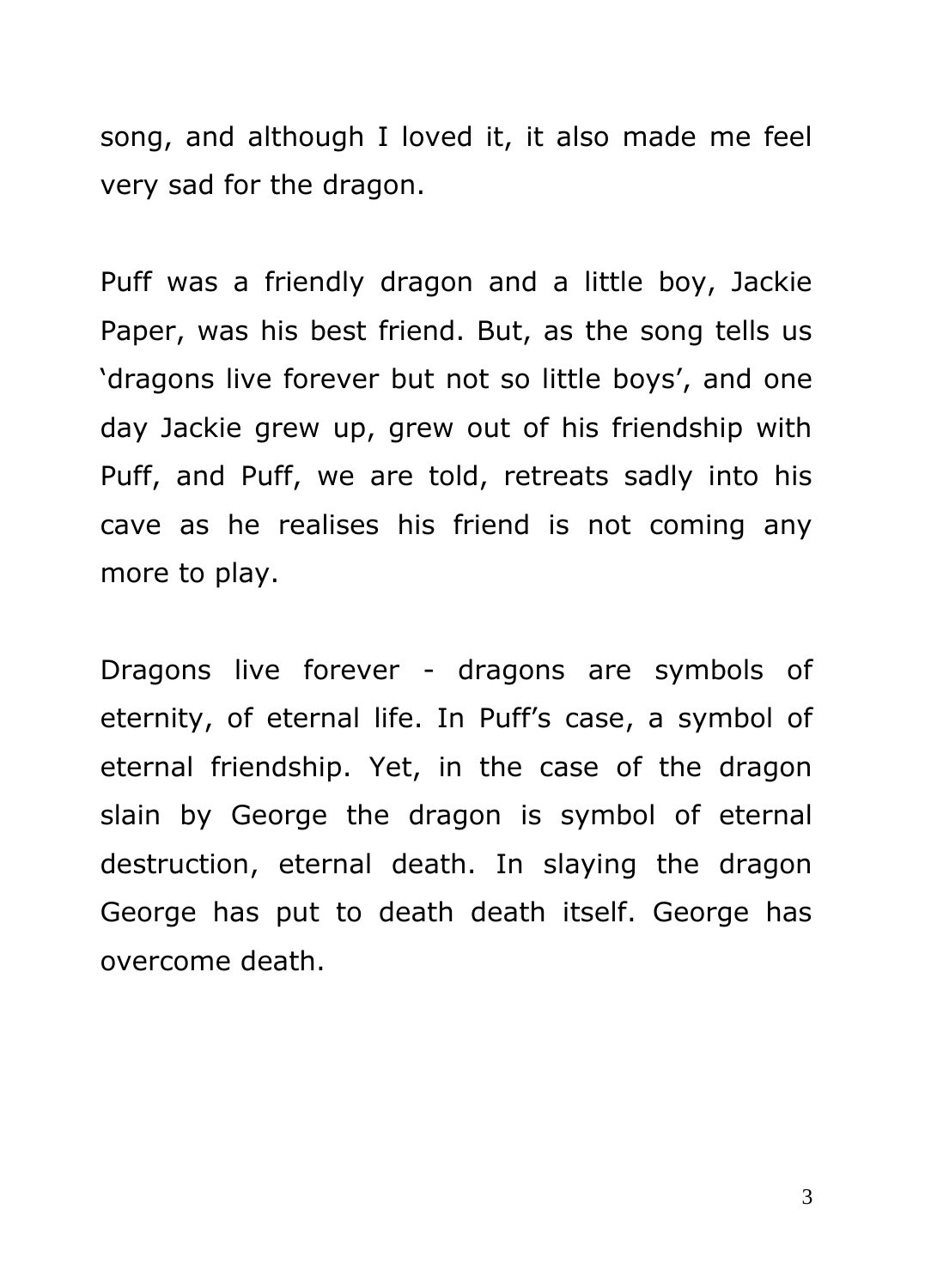Here we are, one week after the resurrection of Jesus. One week after Easter. One week after that great mystery in which we celebrate God's victory over death - a victory in which we all share. A victory that changes everything. God has revealed to us the depth of God's faithfulness to us, a faithfulness stronger than death.

Easter, the resurrection of God's beloved son whom we put to death, reveals nothing less than the truth that God's love goes beyond death. Or maybe it is better to say, God's love passes through death. God's love endures in spite of death.

This passage from Isaiah we have just heard: 'Do not fear… when you pass through the waters, I will be with you; and through the rivers, they shall not overwhelm you; when you walk through fire you shall not be burned, and the flame shall not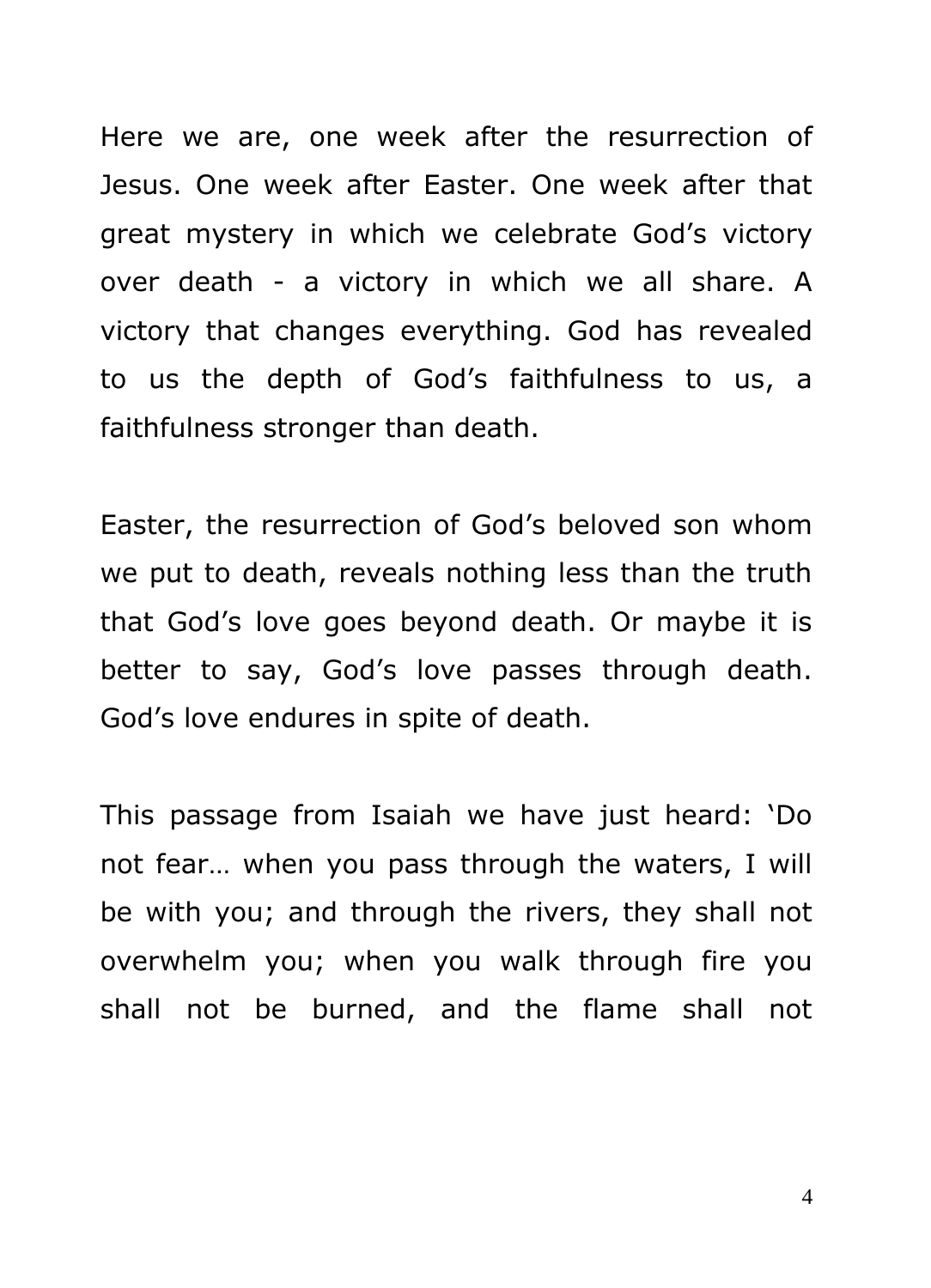consume you. I have redeemed you, because you are precious in my sight and I love you.'

This mystery, this hope was the faith that inspired George. As an early Christian George lived literally in the shadow of the cross. To find the courage to be faithful to Christ meant digging deep into Easter hope. It meant taking the resurrection of Jesus seriously. It meant trusting every day that God's faithfulness to us is stronger than death because death was a reality - dying for one's faith was a real and present danger. Again from Isaiah: 'do not fear, for I am with you.'

We know just enough about George to know why he was honoured and remembered by his fellow Christians. He lived and died because of his faith in Christ, his trust in God's faithfulness to him. George held fast to Easter hope and he was remembered by early Christian women and men because his faith

5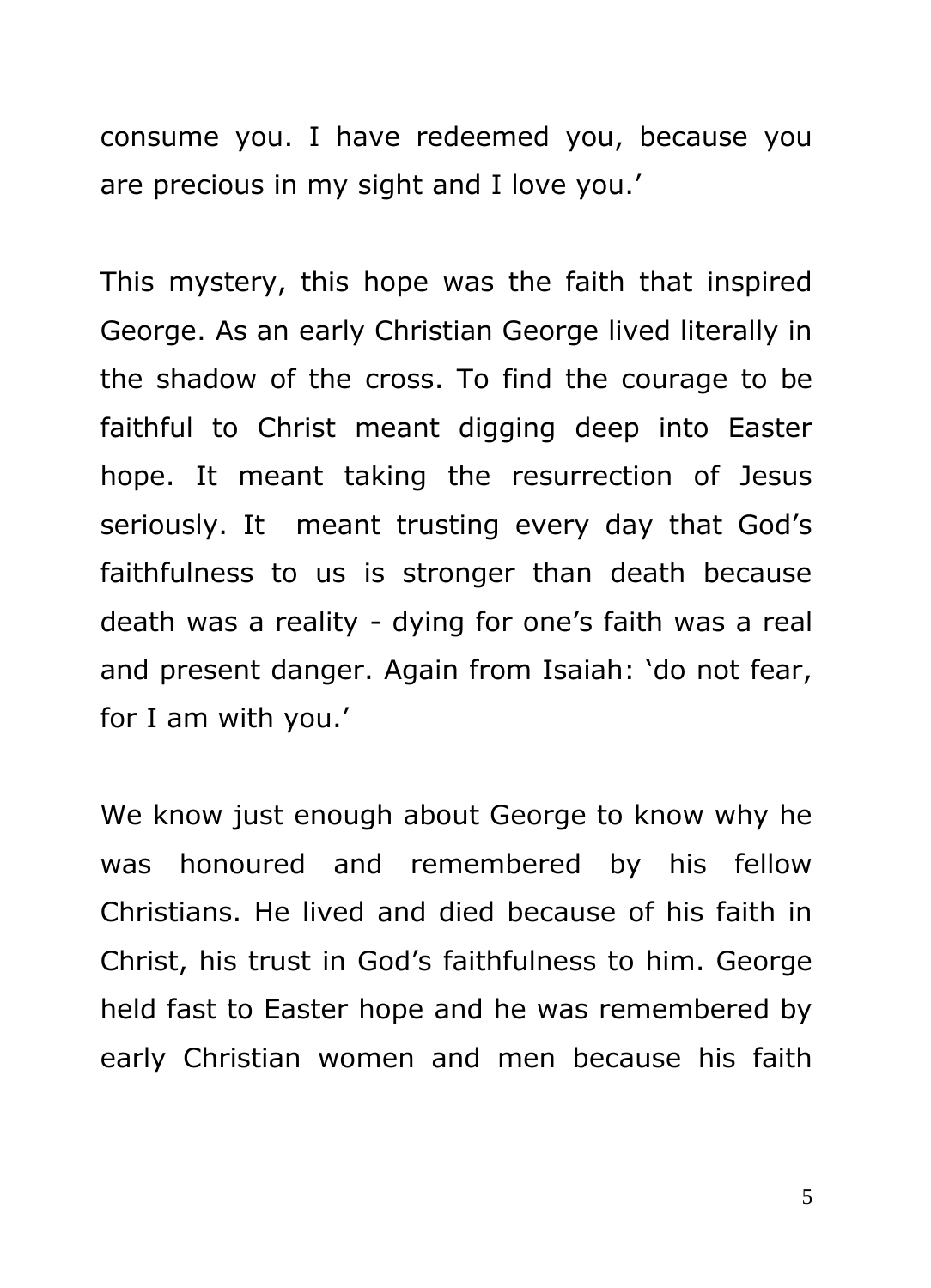was a source of hope for them, a source of encouragement as they shared the same risks and dangers.

George reminded them, as did all the martyrs, that faith in God and God's faithfulness in return are stronger than death. George, and all the martyrs were reminders - symbols - not of death, but of life through death. Reminders of what God revealed to us at Easter: that God's love is stronger than death. Nothing, not even death, separates us from the love of God in Christ Jesus.

Hope in the resurrection, hope in God's love beyond death - this hope was the daily bread of the early Christians who lived in a time of persecution, in a time when being a Christian was a matter of life and death.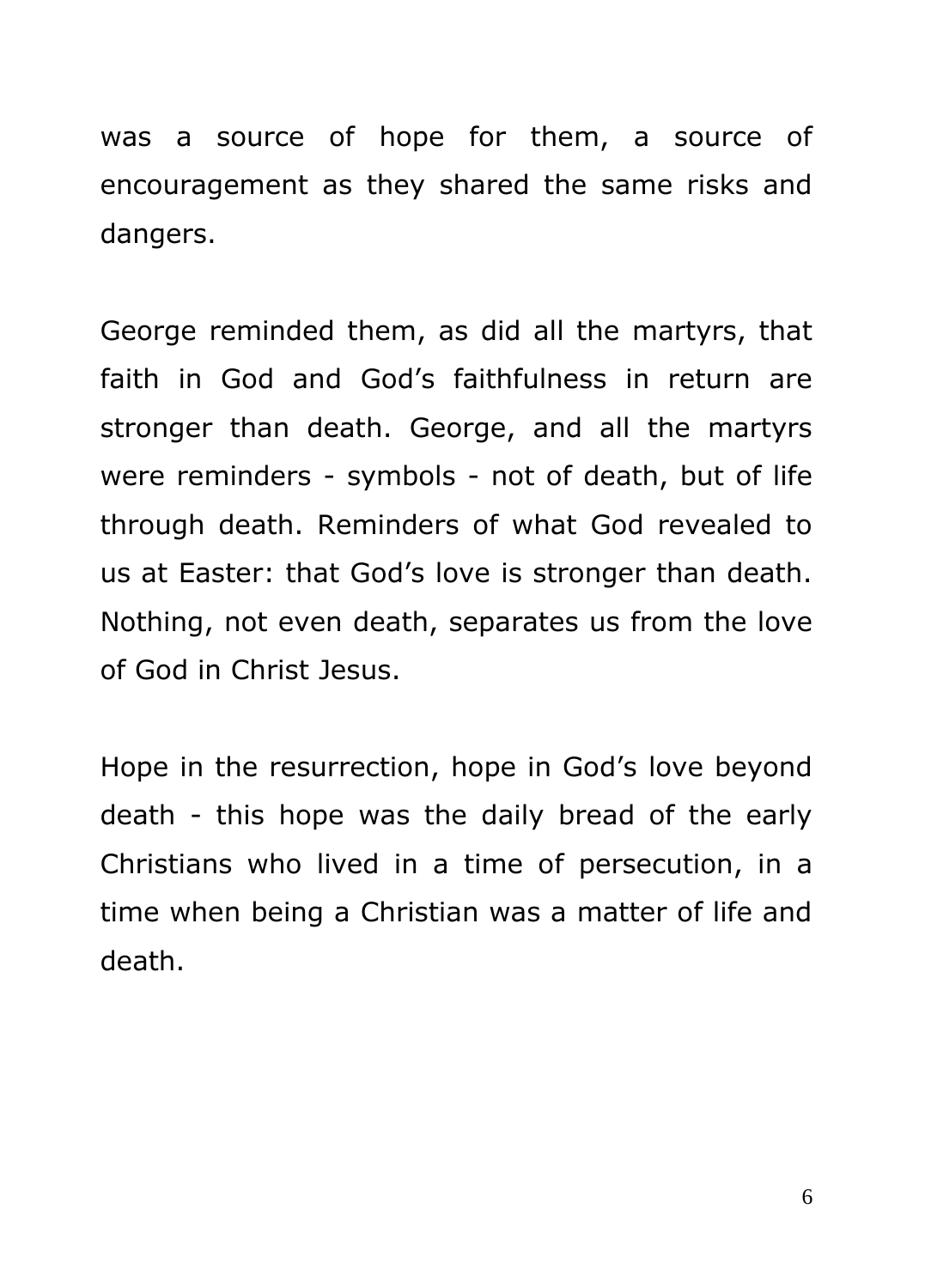And so perhaps it is no accident then that George should acquire legendary status as one who slays the dragon, who puts to death eternal death itself through faith in the Risen Christ.

George and his dragon have much to teach us too. Just as he was an inspiration of hope for his fellow Christians all those centuries ago, so too he is the same for us. We need to remember the martyrs because we need just the same faith as theirs. We are not separated from them in death. We are one with them in a shared faith.

Easter here this year was a glorious time of sun and warmth. The paschal moon was spectacularly beautiful. It wasn't hard to imagine the whole of creation joining in the Easter Alleluias as we proclaimed our faith with joy: Christ is Risen.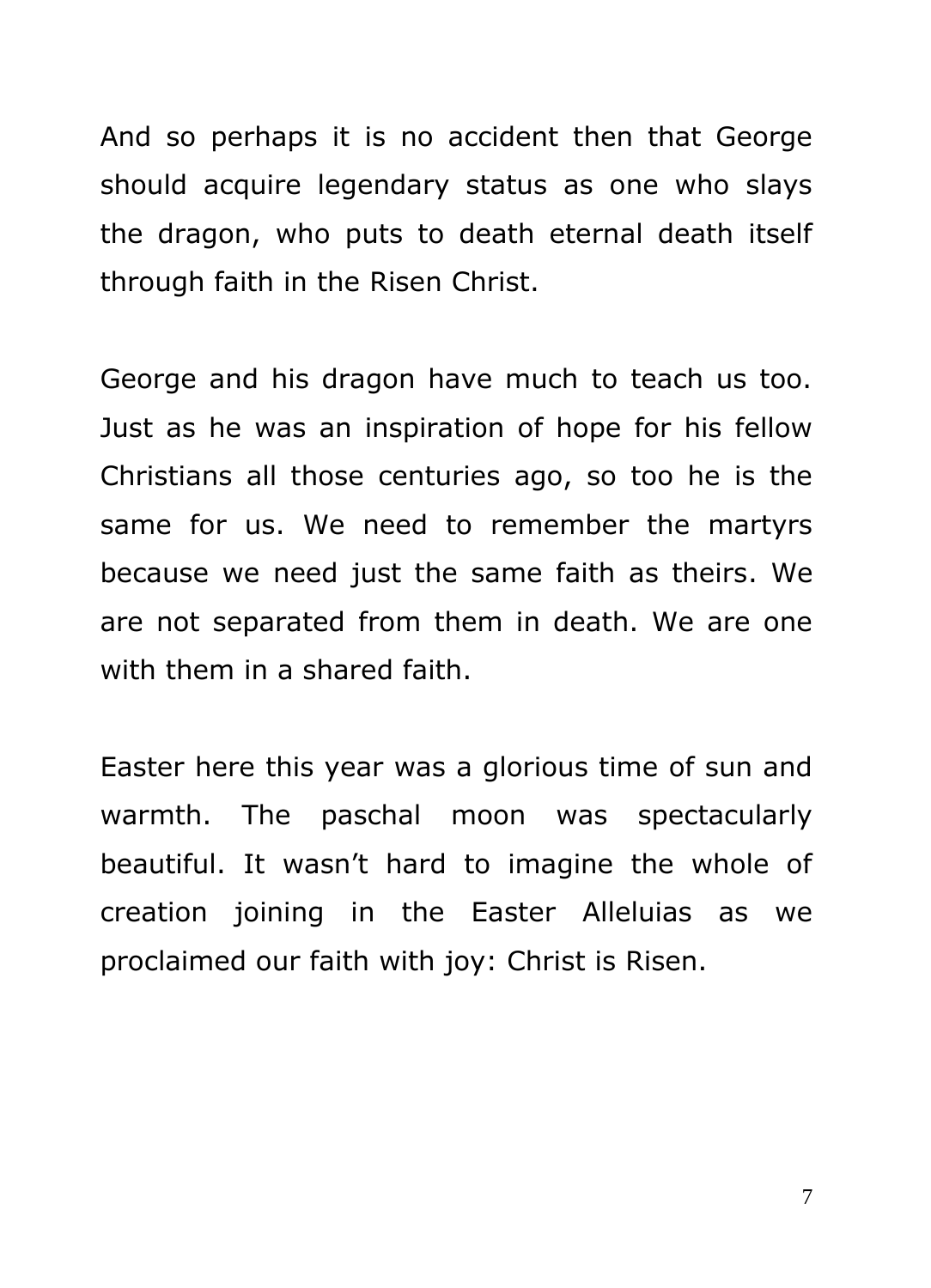And yet, and at the same time, Christian men and women everywhere had to dig deep into resurrection hope when confronted by the images of death in Sri Lanka. Women and men and children, just like us, who went to church on Easter Day, went with joy and hope to proclaim their faith in Christ Risen, and who died because of their faith.

Easter reveals to us that God's answer to death is life. Sometimes we have to dig very deep into that hope and trust, just as did George our patron.

The mystery of Easter is simple: God will not let go of us, will not break faith, will not let us perish, even through death. That is the why the early Christians held fast to the memory of their martyrs. The martyrs reminded them, and us, that nothing, not even death can separate us from our life in God.